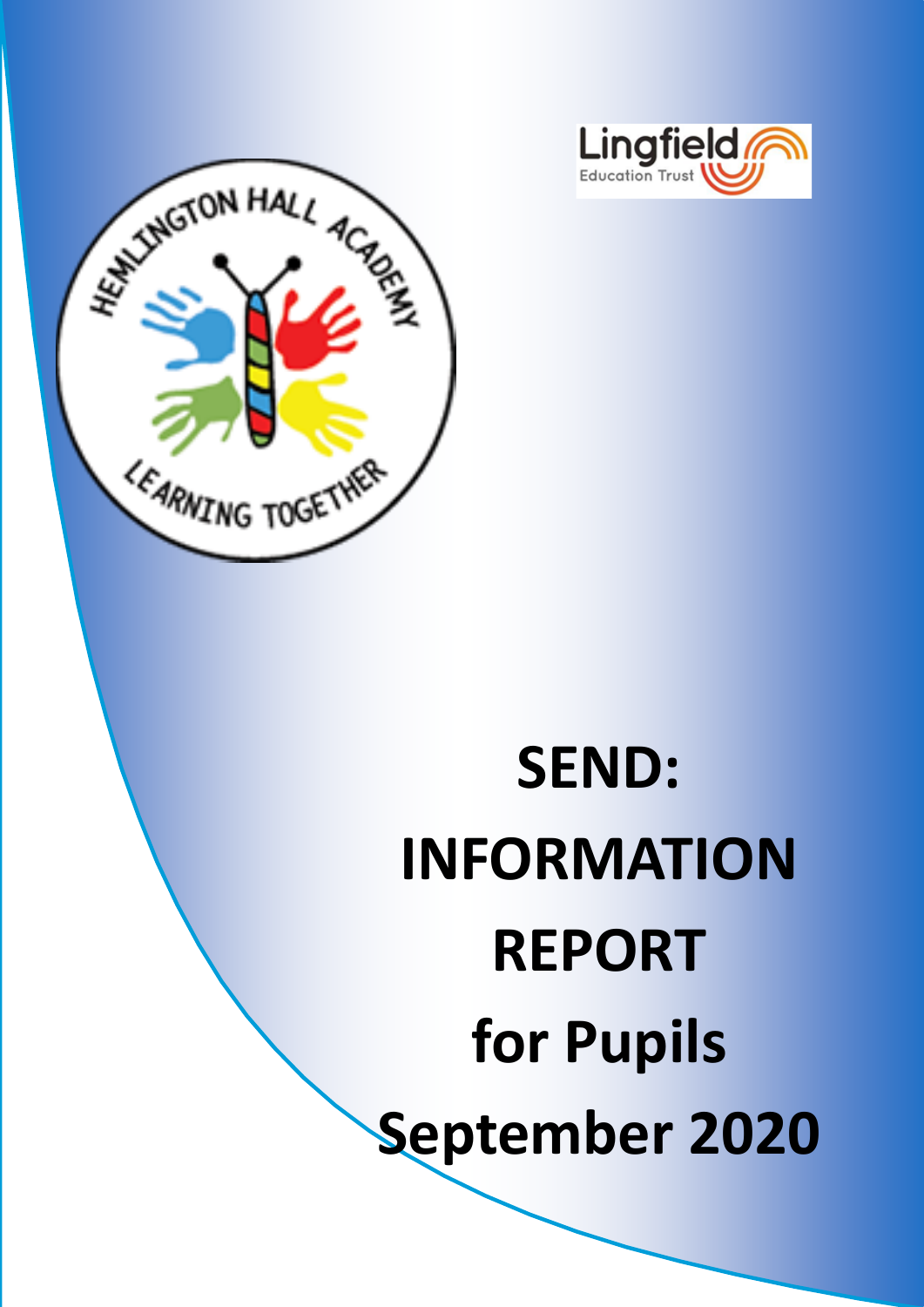# **Who are my main points of contact at Hemlington Hall Academy?**

Your first point of contact at the school is your class teacher.

| Headteacher                        | <b>Mrs K Edmenson</b> |
|------------------------------------|-----------------------|
| Deputy Head                        | Mr P Kirby-Bowstead   |
| <b>Assistant Head</b>              | Mrs J Knox            |
| <b>SENDCo</b>                      | Miss S Lovatt         |
| <b>Deputy SENDCo</b>               | Mrs E He              |
| <b>SEND Governor</b>               | <b>Mrs S Robinson</b> |
| Designated Safeguarding Lead       | <b>Mrs K Edmenson</b> |
| Designated Person for Looked After | Mrs P Kirby-Bowstead  |
| Children                           |                       |
| <b>Parent Support Advisor</b>      | Mrs J Harrison        |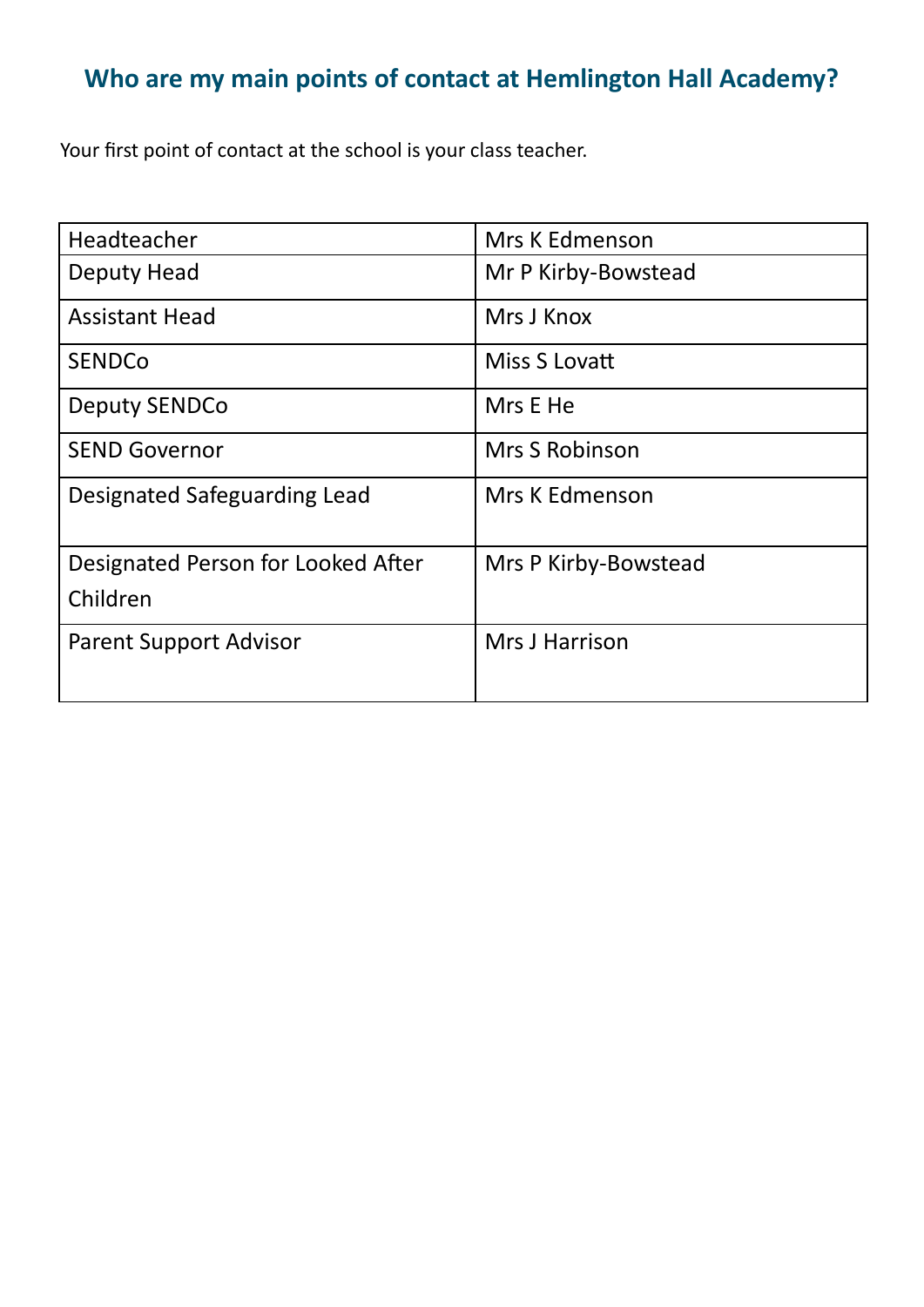#### **How does my school know if I need extra help?**

Your teachers are monitoring your progress and looking at your strengths and the areas that you need further help with all of the time. This includes; when they talk to you and ask you questions or when they mark your work.

#### **What should I do if I think I need extra help?**

You should always talk your teachers or your parent / carer if you don't understand and think you need extra help with your work. Once your teacher knows they will then be able to adapt the work, give you some support or explain things to you in a different way to help you to understand better.

#### **How will my school work be organised to meet my individual needs?**

Your teachers might give you different tasks and activities or provide you with equipment to help you work more successfully. You might have an adult to work alongside you.

#### **How will I be involved in planning for my needs?**

When you have your 'Pupil Voice' meeting with your teacher, he / she will talk to you about things you are doing well and work you might be finding difficult. Your teacher will tell you what you need to do to improve your learning, attitude or behaviour and you will make a plan. You may be asked to complete a child's view form which asks you questions about your likes and dislikes and what you think you are good at or what you would like more help with.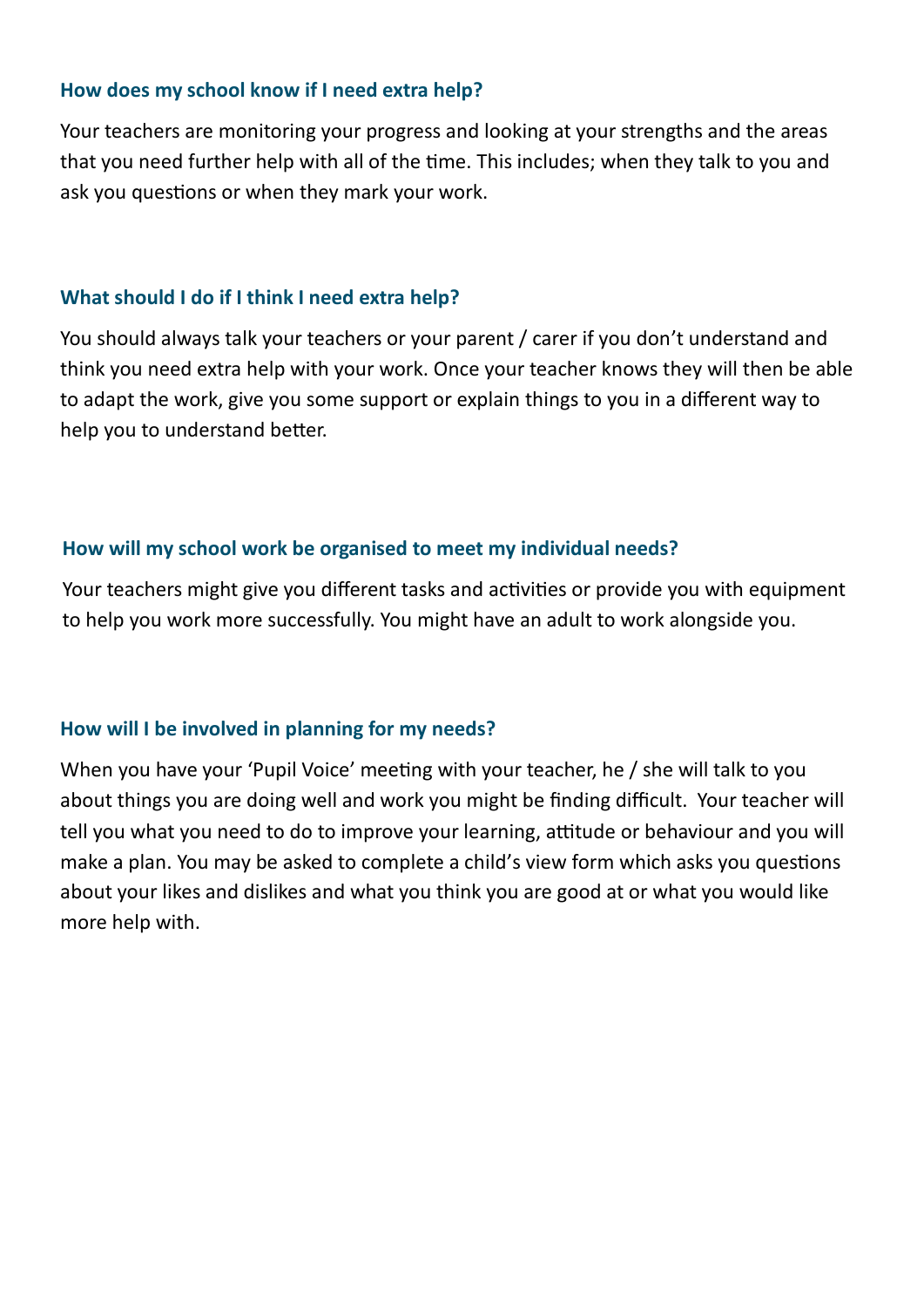#### **Who will tell me what I can do to help myself and be more independent?**

You should listen carefully to what your teachers say and make as much effort as you can to improve. They will challenge you to be more independent as you become more confident with the things you find difficult.

#### **How will I know if I am doing as well as I should be?**

Your teachers will tell you how well you are doing towards your targets all of the time. Then, when you have your 'Pupil Voice' meeting your class teacher will talk to you, and your parents, and set new targets for you to achieve.

#### **What should I do if I am worried about my school work?**

If you are worried about your school work, you should tell your teachers or your parent / carer. We want to work together to help you. Your teachers and parent / carer may decide to ask other adults, from outside of school, to help you too.

#### **How can I get help if I am worried about things other than my school work?**

If you are worried about anything at all, you can tell your teachers, including Mrs Edmenson, the Head Teacher, or Mrs Harrison. We are all here to help with any concerns you may have, whether they are to do with your school work, getting to school or something else at home.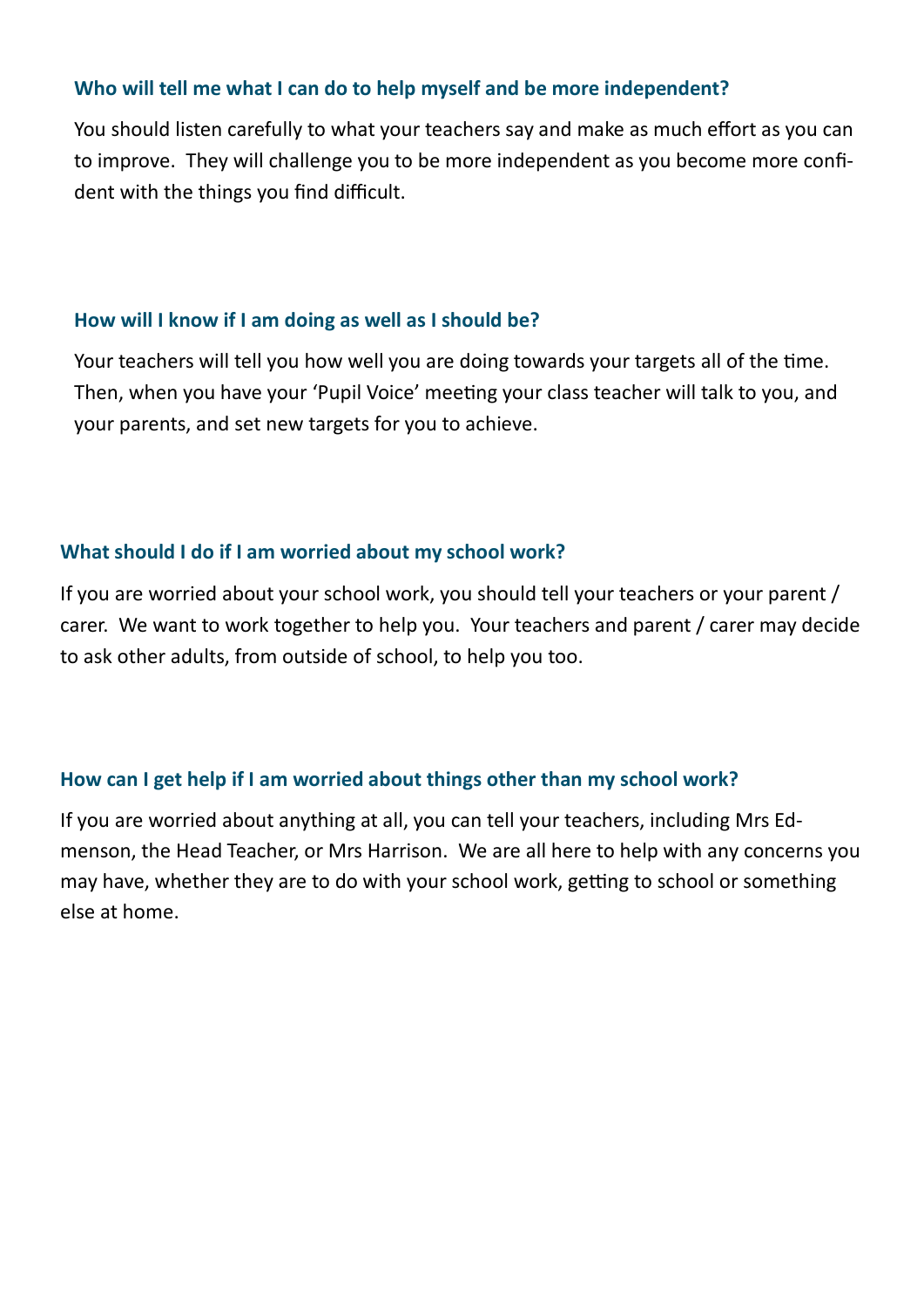### **Involvement in activities outside of the classroom**

#### **How will I know who can help me?**

If you are taking part in an after school club, tell the person who is leading the activity ,such as Mr Munro, if you think you need extra help.

If you are going on a school trip, tell your teachers if you are worried about it. During the trip, there will be lots of adults that you could ask for help, including teachers or other members of staff and school governors.

# **Who can I talk to about getting involved in activities if I need extra help?**

At Hemlington Hall Academy, we like all of our pupils to feel able to get involved in all activities, even if they need extra help. You can talk to your teachers or the person leading the activity for more information or about the help you may need.

# **If I have a disability or additional need how can I join in school activities?**

At Hemlington Hall Academy, we like all of our pupils to feel able to get involved in all activities, even if they have a disability or additional need. You can talk to your teachers or the person leading the activity for more information or about the support you may need.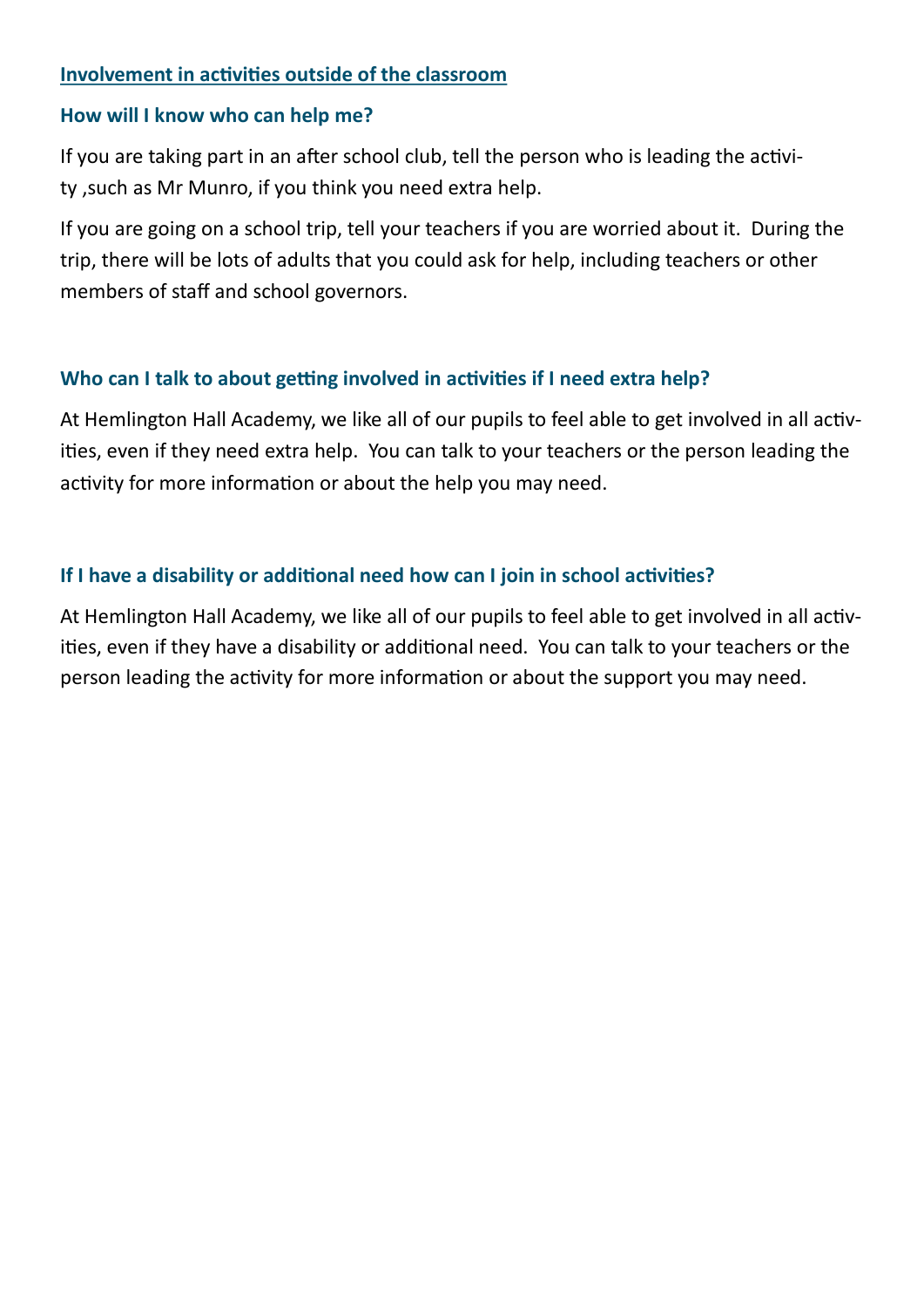# **Transition**

## **What help is there to get ready to start school?**

Before starting Nursery, you will be visited by Nursery staff at home and invited to a welcome session.

When you are ready to join Reception, you will be able to come to the dining hall with your parent to try a school lunch.

As you go through school each year, you will meet your new class teacher on a number of occasions before you move to your new class / environment.

### **How will I be prepared to move onto the next stage of my school life including life skills?**

When you are in Year 6, you will be taught how to organise yourself and begin to get ready to go to Key Stage 3 Secondary School. You and your parents will be invited to Open Events in the Secondary Schools to help you to choose the right one for you.

Your teachers at Hemlington Hall will meet with the staff from the school you will go to and discuss any additional needs you may have.

Your new Key Stage 3 teachers will come and meet you and take you to your new school during Transition Week in the Summer Term. If you have additional needs, you may have more visits to help you to settle in.